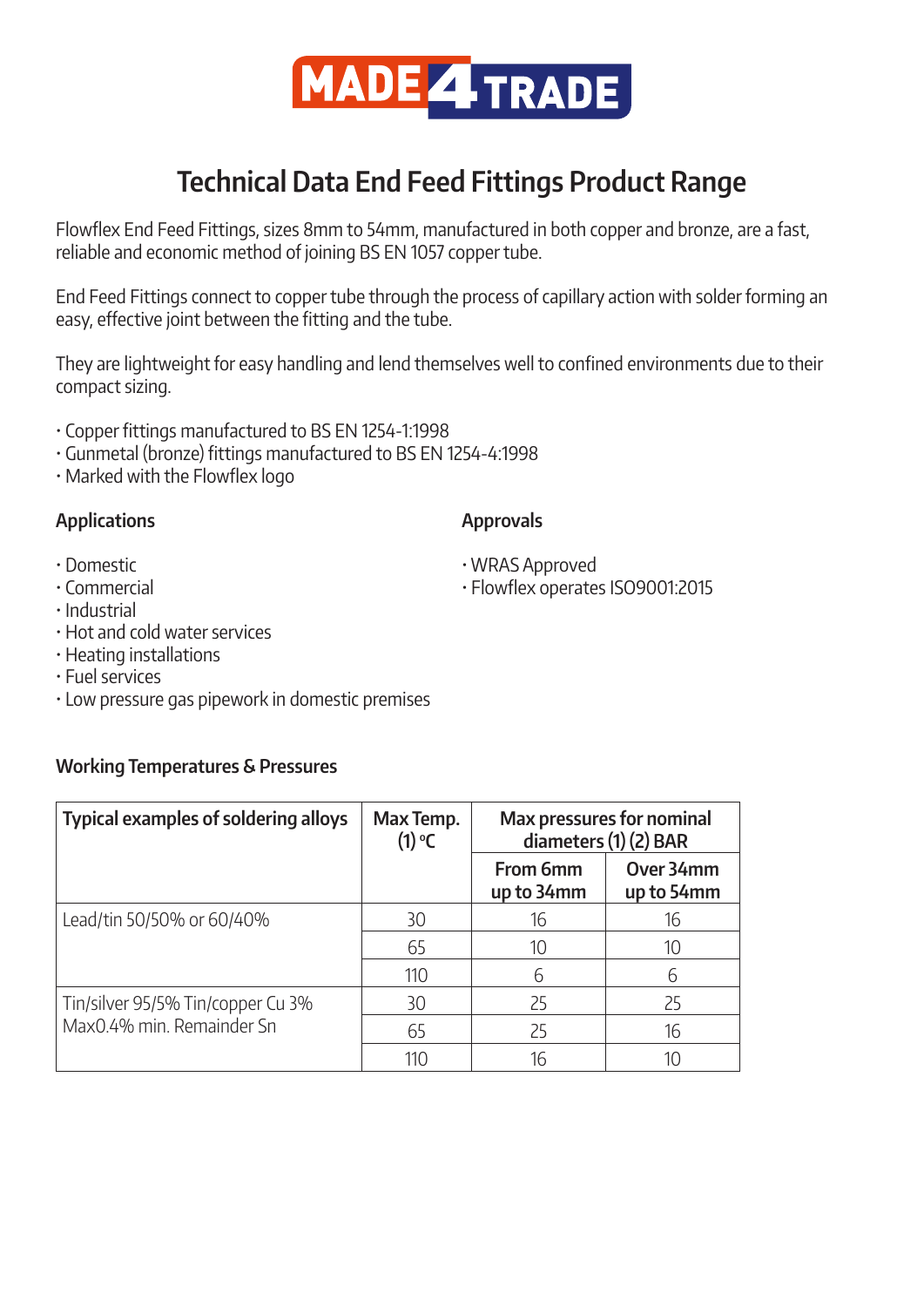

# **Installation Instructions End Feed Fittings Product Range**

#### **Preliminaries**

#### **Solder**

Soldered joints depend on capillary action drawing free-flowing molten solder into the gap between the fitting and the tube.

The selection of a solder depends primarily on the operating pressure and temperature of the system. Consideration should also be given to the stresses on joints caused by thermal expansion and contraction.

In the cases of a short run, or a long run with an expansion loop, the stresses caused by a temperature change are usually insignificant.

The 50:50 tin:lead solder is suitable for moderate pressures and temperatures. For higher pressures, or where greater joint strength is required, 95:5 tin:silver can be used. When operating outside of these parameters, please consult us before installation.

#### **Flux**

The functions of soldering flux are to protect against re-oxidation of the joint during the soldering procedure, promote wetting that allows capillary action to begin, and to assist in residual oxide removal.

Flux should only be applied to surfaces that have been cleaned using an abrasive cloth. After this, only enough flux to lightly coat the areas should be used, only in the areas where the tube and fitting will overlap. All fluxes should be used sparingly and strictly in accordance with the manufacturer's instructions. The use of excessive flux must be avoided. Some fluxes are more aggressive than others but all fluxes should be considered to be corrosive to some extent.

An oxide film may re-form quickly on copper after it has been cleaned. Therefore, the flux should be applied as quickly as possible after cleaning.

# **Equipment**

| <b>Materials</b>      | <b>Tools</b>           |
|-----------------------|------------------------|
| Copper Pipe           | Flame                  |
| End Feed Fittings     | Eye Protection         |
| Solder or Brazing Rod | <b>Hand Protection</b> |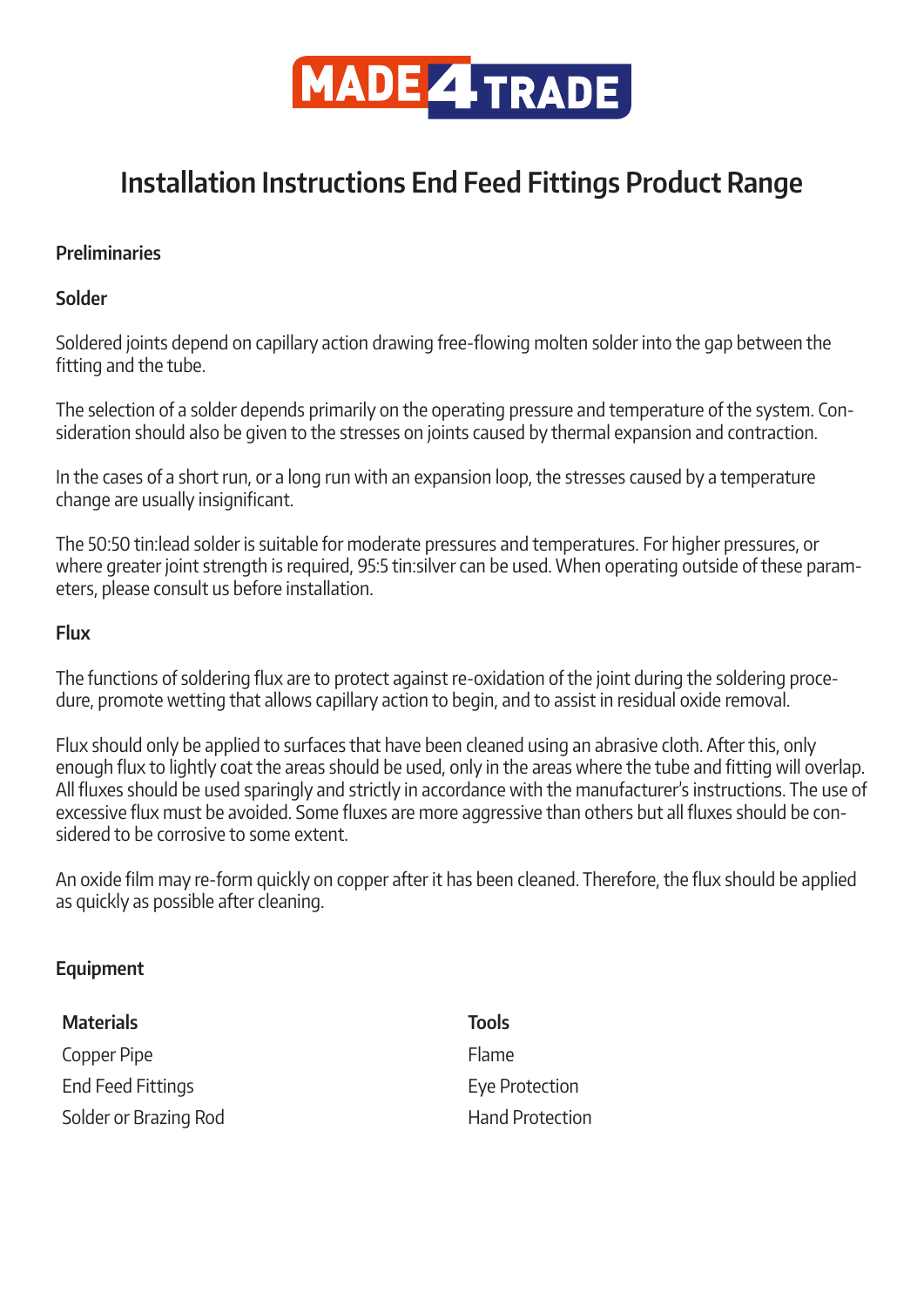

#### **Installation**

# **Cut Your Pipe To Size**



**Clean The Socket Of The Pipe**

Cut your pipe cleanly across the tube diameter.

It is important your pipe accurately. Failure to do so could impact on the quality of your jointing. If your cut is not flat, or your pipe is too short, the pipe may not hit the pipe stop compromising the joint integrity. Too long and you may introduce strain into the whole system.



Using your deburring tool, make sure the inside of the pipe is smooth and will not interfere with the flow.

Take care to ensure the tube is not deformed by applying too much pressure. If you need to be more delicate, use of a stiff wire brush is recommended to reach the desired outcome.

#### **Clean The Outside Of The Pipe**



Clean the outside of the pipe, making sure that there is no pipe residue, dirt or grit is present near the joint. Failure to remove all oxides and any material where the fittings and tube overlap can interfere with the capillary action and thus will reduce the strength of the soldered joint, resulting in failure.

To the same effect, over zealous cleaning can result in too much material being removed, resulting in a loose fit and failure.

It is important that the outside of the pipe is clean and free from debris. Use of fine steel wool is recommended here to reach the desired outcome.

# **Apply Flux**



As soon as possible after cleaning, flux should be applied sparingly to the inside of the fitting and also the outside of the pipe at the point of overlap. This will help the capillary action and induce a stronger joint.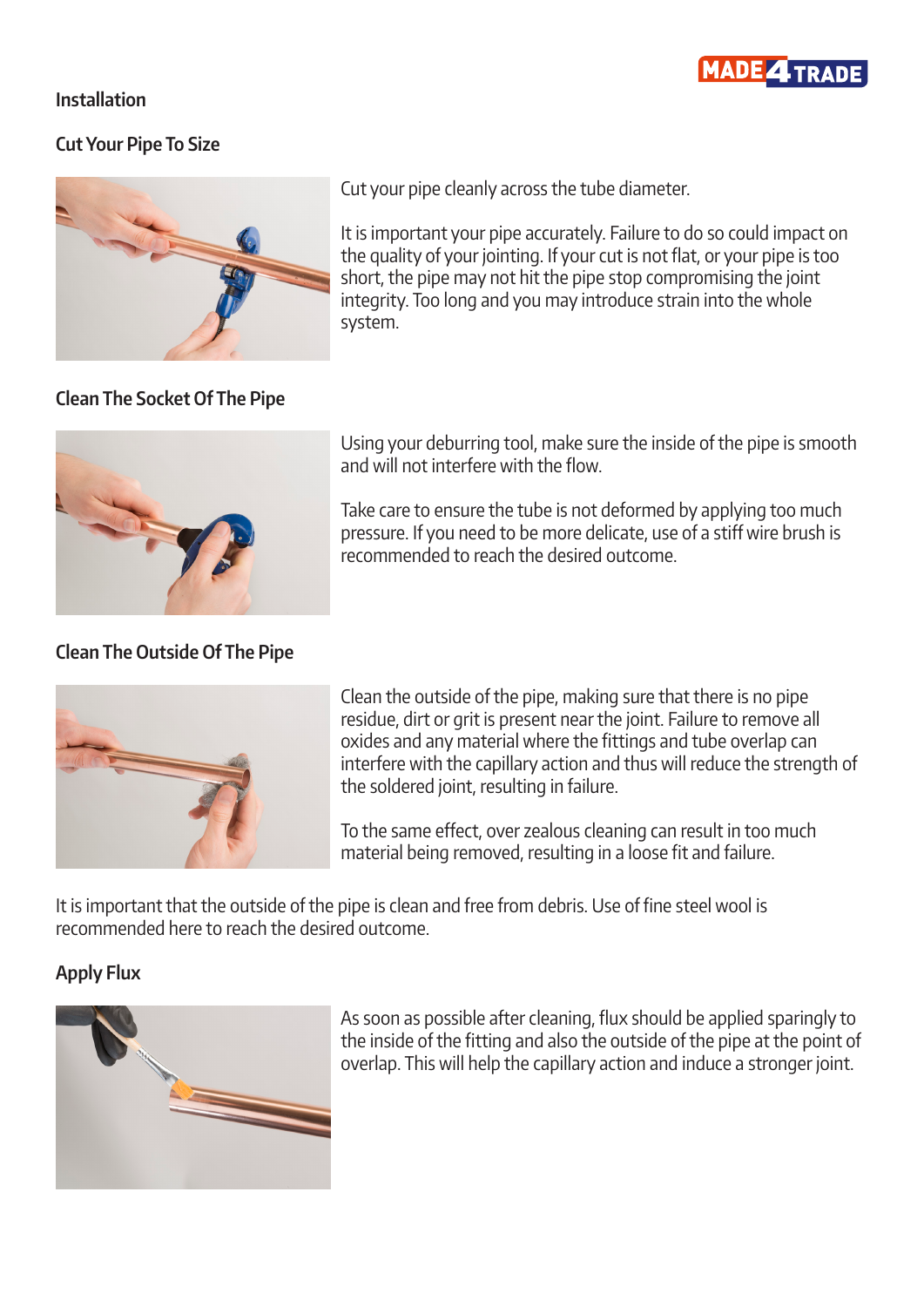

#### **Assemble**



**Heating**



**Apply Solder**



# heated evenly. It is recommended that you preheat the pipe and the fitting before applying direct heat.

When heating, the entire circumference of the fitting should be

Insert the tube into the fitting until the pipe reaches the base of the pipe stop. A small twist can also be applied to ensure even coverage of the flux. At this point, excess flux should be wiped away using a rag.

Before proceeding to the next step, a uniform space around the

action. Excessive space can lead to cracking of the solder.

circumference of the joint should be sought to allow for good capillary

Do not overheat the joint or direct the flame into the face of the fitting cup. Overheating could burn the flux, which will compromise its effectiveness and the solder will not enter the joint properly.

**Cooling And Cleaning**



Touch the joint with the solder. If the solder does not melt, take it away and continue heating. If the solder begins to melt, push the solder into the joint whilst continuing to heat the base of the joint.

Solder joints depend on capillary action to draw the free-flowing solder into the narrow clearance between the tube and the fitting. Molten solder metal is drawn into the joint due to the capillary action, regardless of whether the flow is upwards, downwards or horizontal.

You should allow the joint to cool naturally. Cooling the joint forcefully could stress the joint.

When cool, remove any excess flux and residue with a wet rag.